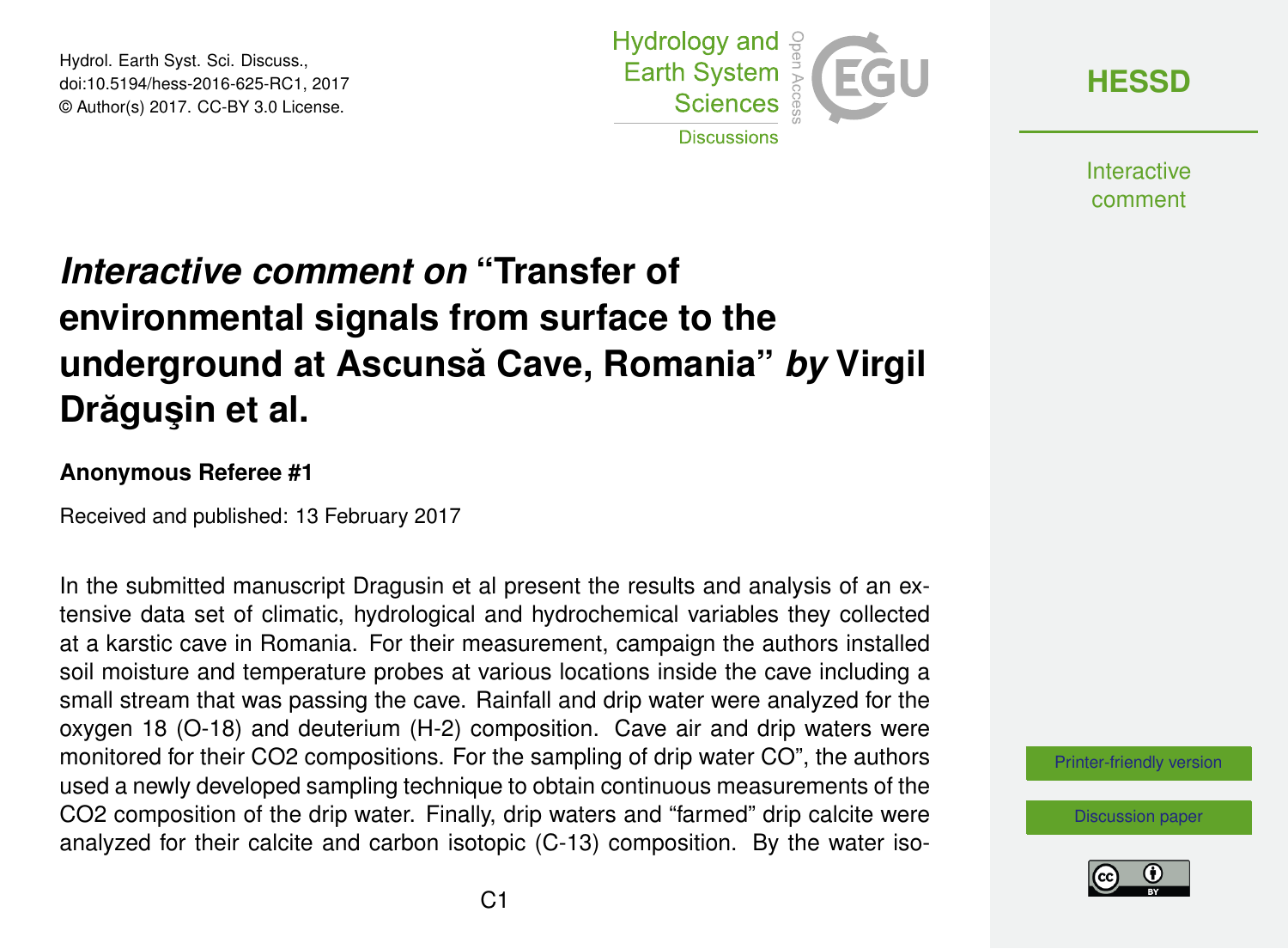topes, the authors find some indication for evaporative processes. The observed CO2 dynamics indicate that there is a continuous source of CO2 feeding the drip waters, which they attribute to organic matter stored in the epikarst. In general, the observed drip rates and chemical composition of the different stalactites shows similar reaction, indicating that they are all fed by the same source.

The paper is well written and the intensive field campaign provides insights into water movement and transport from the surface through the hydrological system into the stalactite. Therefore, I think that the paper is, in general, a good fit for Hydrology and Earth System Sciences.

However, in its present state the authors do not take full advantage in presenting the data set they collected. This is due to various structural and methodological reasons:

1. The methods and the monitoring program are well described but a subsection addressing the analysis of the data and respective aims (which processes are investigated?) is missing. Please provide some information about how the data is processed and analyzed.

2. In general the Results section is too unorganized:

a. A quantification of the many relations between the observed variables is missing (drip rate variability vs climate, cave air CO2 vs outside temperature, etc.). Please provide the strength and respective p-values of the correlations shown in the results

b. The authors do not distinguish between results and discussion section. For that reason the results section is quite long as it includes already a lot of interpretations. For the sake of a better structure and more focus I recommend splitting this large section into separate results and discussion sections.

c. Generally, more focus and less unnecessary information are necessary. In some paragraphs, the authors just explain that they derive anything from the observed data. Such parts could be completely omitted.

**[HESSD](http://www.hydrol-earth-syst-sci-discuss.net/)**

**Interactive** comment

[Printer-friendly version](http://www.hydrol-earth-syst-sci-discuss.net/hess-2016-625/hess-2016-625-RC1-print.pdf)

[Discussion paper](http://www.hydrol-earth-syst-sci-discuss.net/hess-2016-625)